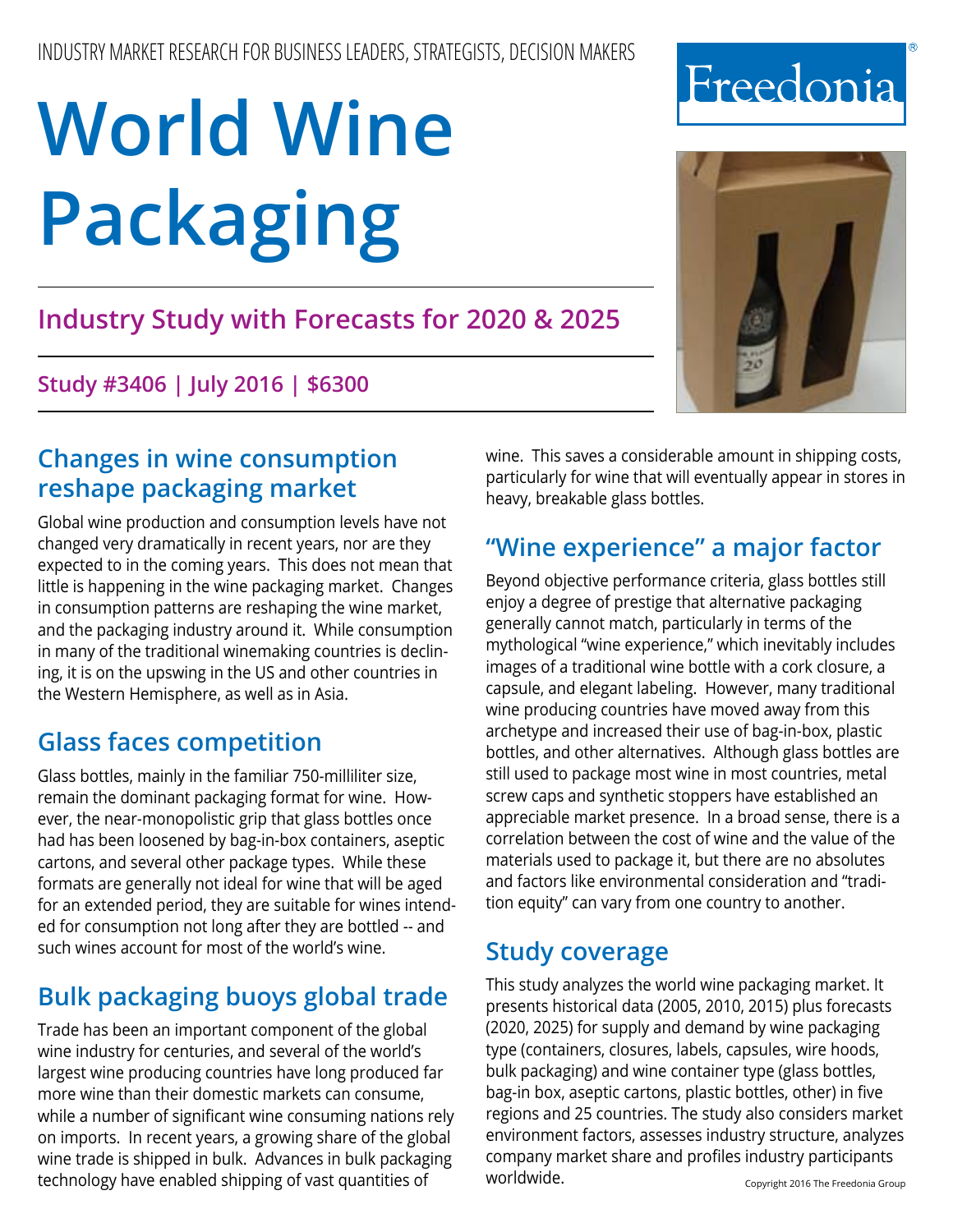**Industry Study with historical data for 2005, 2010 & 2015 plus forecasts for 2020 & 2025**

## **CONTENTS SUMMARY** Greece

#### **Executive Summary**

#### **Market Environment**

#### **World Wine Trends**

Consumption **Production** Trade Outlook Bulk Wine Trade

#### **Overview**

Demand by Region Product Overview **Containers**  Glass Bottles Bag-in-Box Aseptic Cartons Other Containers Plastic Bottles Pouches Aluminum Cans Cups & Goblets All Other Closures **Stoppers**  Cork Synthetic Glass Metal Screw Caps Plastic Closures Other Closures Other Packaging Products Labels **Capsules**  Bulk Packaging Wire Hoods Sustainability & Recyclability

#### **North America**

Wine Outlook Wine Packaging Demand Wine Container Demand United States Canada

#### **Europe**

Wine Outlook Wine Packaging Demand Wine Container Demand France Germany

Hungary Italy Portugal Russia Romania Spain United Kingdom Other Europe Austria Bulgaria Croatia Ukraine All Other

#### **Asia/Pacific**

Wine Outlook Wine Packaging Demand Wine Container Demand Australia China Japan New Zealand Other Asia/Pacific

#### **Latin America**

Wine Outlook Wine Packaging Demand Wine Container Demand Argentina Brazil Chile Other Latin America

#### **Africa/Mideast**

Wine Outlook Wine Packaging Demand Wine Container Demand South Africa Other Africa/Mideast

#### **Industry Structure**

Market Share Glass Bottles Non-Glass Containers Closures Accessories & Other Industry Restructuring Cooperative Agreements Marketing Distribution Manufacturing & Development

#### **Company Profiles**

Study #3406 July 2016 \$6300



## **Tables & Charts**

#### **Executive Summary**

1 Summary Table

#### **World Wine Trends**

- 1 World Wine Consumption by Region
- 2 World Wine Production by Region
- 3 Wine Net Exports by Region
- 4 Net Bulk Trade by Region

#### **Overview**

- 1 World Wine Packaging Demand by Region
- 2 World Wine Packaging Demand by Product
- 3 World Wine Container Demand by Type
- 4 World Wine Closure Demand by Type
- 5 Other Packaging Product Demand by Type

 Tables for each region/country: Wine Supply & Demand Wine Packaging Demand, Wine Container Demand

#### **Industry Structure**

- 1 World Wine Packaging Sales by Company, 2015 Cht World Wine Packaging Market Share, 2015 Cht World Glass Bottles in Wine Packaging Market Share, 2015 Cht World Non-Glass Containers in Wine Packaging Market Share, 2015 Cht World Closures in Wine Packaging Market Share, 2015 Cht World Accessories & Other in Wine
	- Packaging Market Share, 2015
	- 2 Selected Acquisitions & Divestitures
	- 3 Selected Cooperative Agreements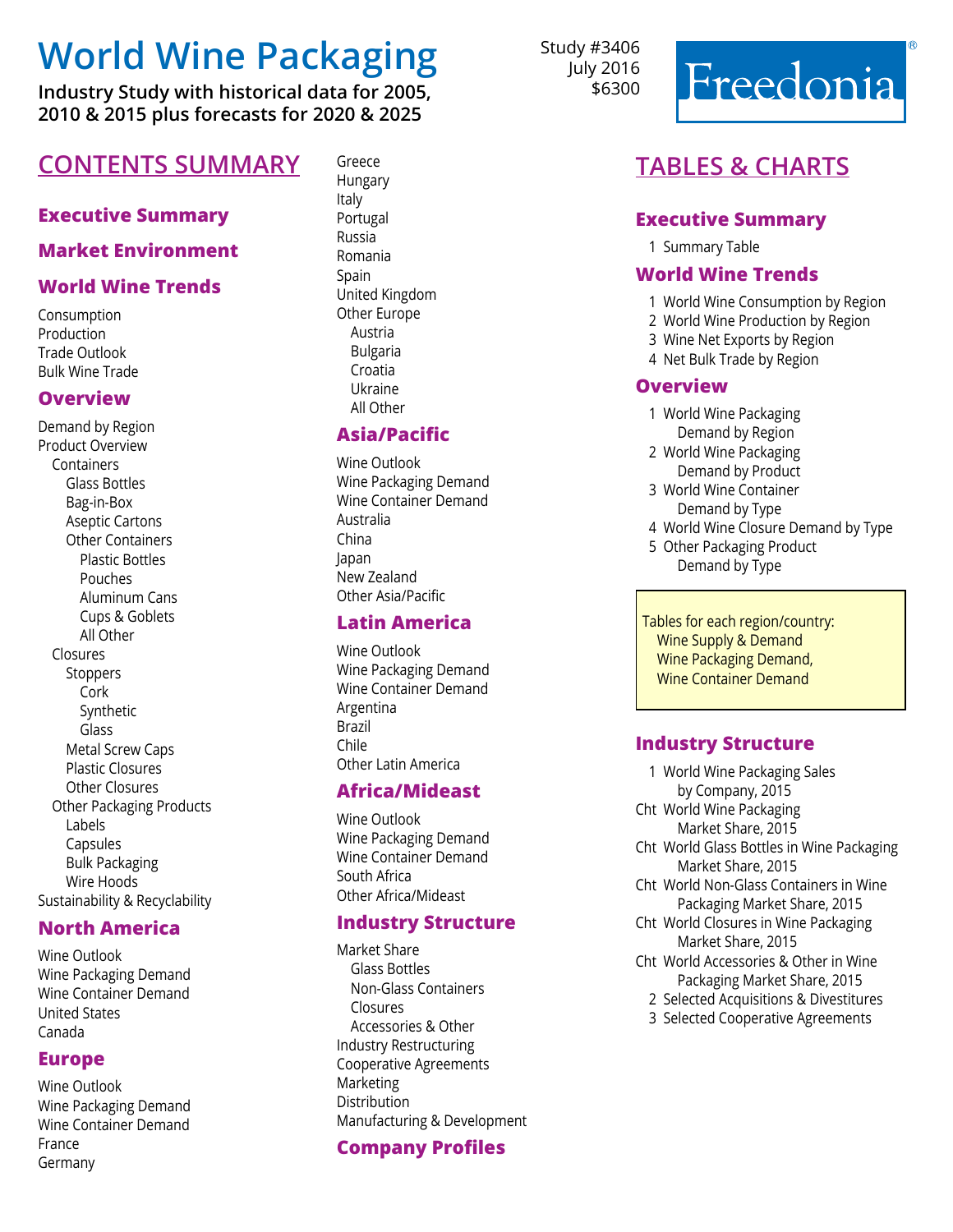**Industry Study with forecasts for 2020 & 2025**

Study #3406 July 2016 \$6300





#### **Spain: Wine Packaging Demand**

Demand for wine packaging in Spain is projected

**SAMPLE** 

**text** 

grow less than bill in 2020. The  $\beta$ will limit demand for packaging in  $\mathbf{e}$  is of Spanish wine is shipped in bulk and bulk and bulk and bulk and bulk and bulk and bulk and bulk and bulk and bulk and bulk and bulk and bulk and bulk and bulk and bulk and bulk and bulk and bulk and bulk and bulk and bul wines, or bottl $\log$ sumed.

While ove $\omega$  will grow subset with  $\omega$ transition away from glass both glass both glass both  $211$ 

products used manny in conjunction with glass bottles such as capsules, cork stoppers, and labels. Two exce are wire hoods, as sparkling wines will continue to be aged in glass bottles; and screw caps, which are increasing their presence mainly at the expense of cork stoppers.

Because Spain is one of the largest wine producing countries, it is unsurprising that many leading suppliers are active there. Companies active in the wine packaging market in Spain include Corticeira Amorim, Owens-Illinois, Multi-Color, Tecnocap and Global Closure Systems (GCS). Corticeira Amorim is active through three subsidiaries: Trefinos, Francisco Oller, and Agglotap. Multi-Color competes via its Collotype Espana subsidiary. Owens-Illinois has two production facilities in Spain.

©2016 by MarketResearch.com, Inc. - All rights reserve

# **This study can help you:**

- Determine your market & sales potential
- Learn more about industry competitors
- Assess new products & technologies
- Identify firms to merge with or acquire
- Complement your research & planning
- Gather data for presentations
- Confirm your own internal data
- Make better business decisions

| (million liters)                                             |                             |
|--------------------------------------------------------------|-----------------------------|
| Item                                                         | 2005 2010 2015 2020 2025    |
| Resident Population (mil persons)<br>liters/capita           |                             |
| Wine Consumption<br>net exports<br>stock change & other uses |                             |
| Wine Production<br><b>Still</b><br>Sparkling                 |                             |
| net bulk imports<br>Packaged Wine Production                 |                             |
|                                                              | Source: The Freedonia Group |

**TABLE V-7 CANADA: WINE SUPPLY & DEMAND**



Source: The Freedonia Group

**For complete details on any study visit [www.freedoniagroup.com](http://www.freedoniagroup.com/Home.aspx?ReferrerId=FM-BRO)**